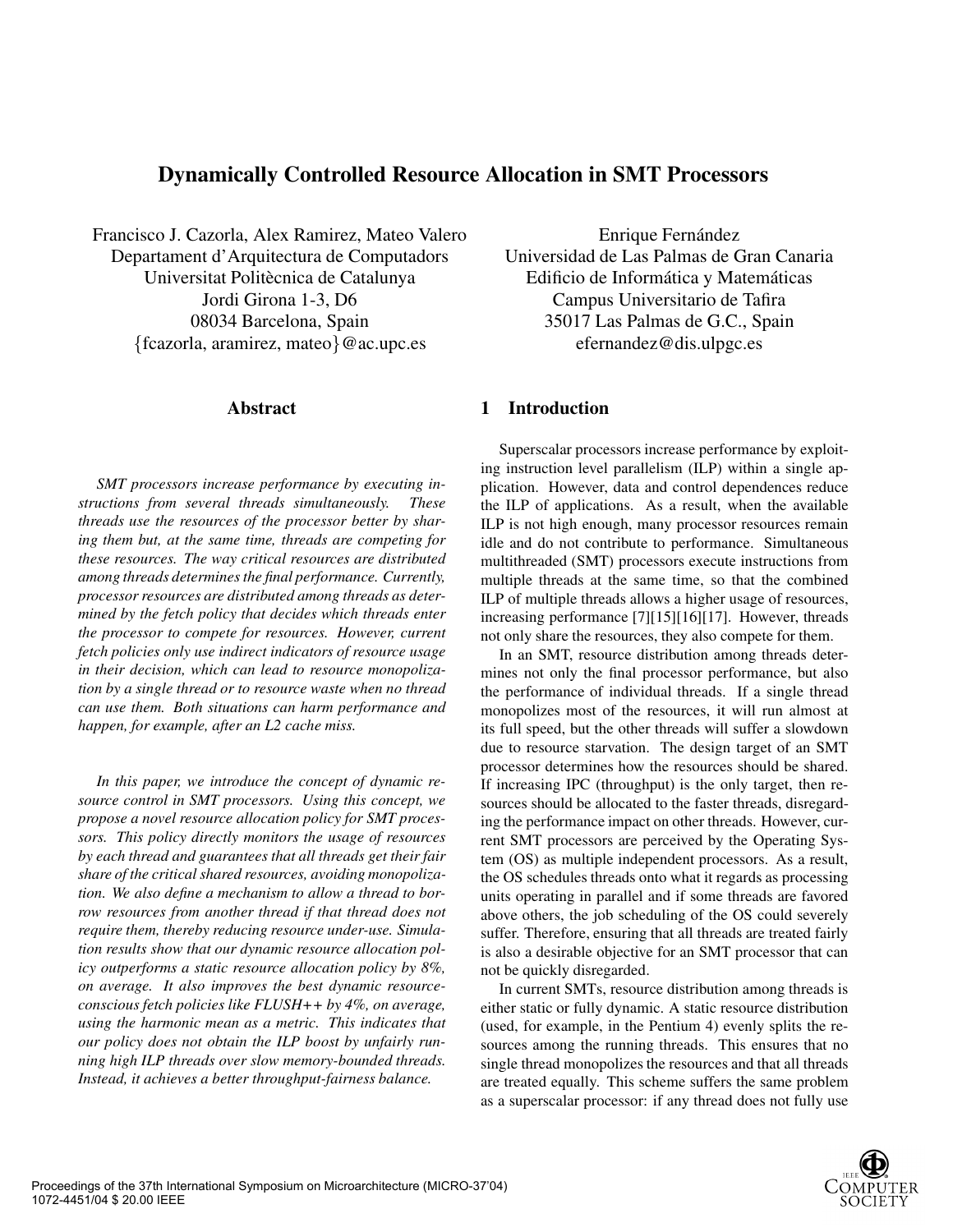the allocated resources, these are wasted and do not contribute to performance. Dynamic sharing of resources is accomplished by running all threads in a common resource pool and allowing threads to freely compete for them. In a dynamically shared environment, it is the fetch policy (Ifetch) that actually controls how resources are shared. The fetch policy determines which threads can enter the processor to get the opportunity of using available resources. However, current fetch policies do not exercise direct control over how resources are distributed among threads, using *only* indirect indicators of potential resource abuse by a given thread, like L2 cache misses. Because no direct control over resources is exercised, it is still possible that a thread will obtain most of the processor resources, causing other threads to stall. Also, to make things worse, it is a common situation that the thread which has been allocated most of the resources will not release them for a long period of time. There have been fetch policies proposed [2][9] that try to detect this situation, in order to prevent it by stalling the thread before it is too late, or even to correct the situation by squashing the offending thread to make its resources available to other threads [14], with varying degrees of success. The main problem of these policies is that in their attempt to prevent resource monopolization, they introduce resource under-use, because they can prevent a thread from using resources that no other thread requires.

In this paper, we show that the performance of an SMT processor can significantly be improved if a direct control of resource allocation is exercised. On the one hand, at any given time, 'resource hungry' threads must be forced to use a limited amount of resources. Otherwise, they could monopolize shared resources. On the other hand, in order to allow 'resource hungry' threads to exploit ILP much better, we should allow them to use as many resources as possible while these resources are not required by the other threads. This is the trade-off addressed in this paper.

In order to control the amount of resources given to each thread, we introduce the concept of a *resource allocation policy*. A resource allocation policy controls the fetch slots, as instruction fetch policies do, but in addition it exercises a direct control over *all* shared resources. This direct control allows a better use of resources, reducing resource underutilization. The main idea behind a smart resource allocation policy is that each program has different resource demands. Moreover, a given program has different resource demands during the course of its execution. We show that the better we identify these demands and adapt resource allocation to them, the higher the performance of the SMT processor gets.

In this paper, we propose such a resource allocation policy called Dynamically Controlled Resource Allocation (DCRA). DCRA first classifies threads according to the amount of resources they require. This classification provides DCRA with a view of the demand that threads have of each resource. Next, based on the previous classification, DCRA determines how each resource should be distributed among threads. Finally, each cycle DCRA directly monitors resource usage, without relying entirely on indirect indicators. Hence, it immediately detects that a thread is exceeding its assigned allocation and stalls that thread until it no longer exceeds its allocation. Our results show that our DCRA policy outperforms a static resource allocation policy(SRA) [4][11][12] and also the best dynamic resource-conscious fetch policies like FLUSH++ [1] in both throughput and fairness [10]. Throughput results show that DCRA improves SRA by 7% and FLUSH++ by 1%, on average. Fairness results, using the harmonic mean as a metric, indicate that DCRA outperforms SRA by 8% and FLUSH++ by 4%, on average. Both results confirm that DCRA achieves better throughput than the other policies and in addition presents a better throughput-fairness balance than them.

The remainder of this paper is structured as follows: we present related work in Section 2. In Section 3 we present our new policy. In section 4, we explain the experimental environment. Sections 5 presents the simulation results. Conclusions are given in Section 6.

# **2 Related work**

Current SMT processor proposals use either static resource allocation or fully flexible resource distribution. The static sharing model [4][11][12] evenly splits critical resources (mainly registers and issue queues) among all threads, ensuring that any thread monopolizes a resource, causing other threads to wait for that resource. However, this method lacks flexibility and can cause resources to remain idle when one thread has no need for them, while the other threads could benefit from additional resources.

An alternative to static partitioning of resources is to have a common pool of resources that is shared among all threads. In this environment, the fetch policy determines how resources are shared, as it decides which threads enter the processor and which are left out.

ROUND-ROBIN [15] is the most basic form of fetch and simply fetches instructions from all threads alternatively, disregarding the resource use of each thread.

ICOUNT [15] prioritizes threads with few instructions in the pre-issue stages and presents good results for threads with high ILP. However, an SMT has difficulties with threads with high L2 miss rate. When this situation happens, ICOUNT does not realize that a thread can be blocked and does not make progress for many cycles. As a result, shared resources can be monopolized for a long time.

STALL [14] is built on top of ICOUNT to avoid the problems caused by threads with a high cache miss rate. It de-

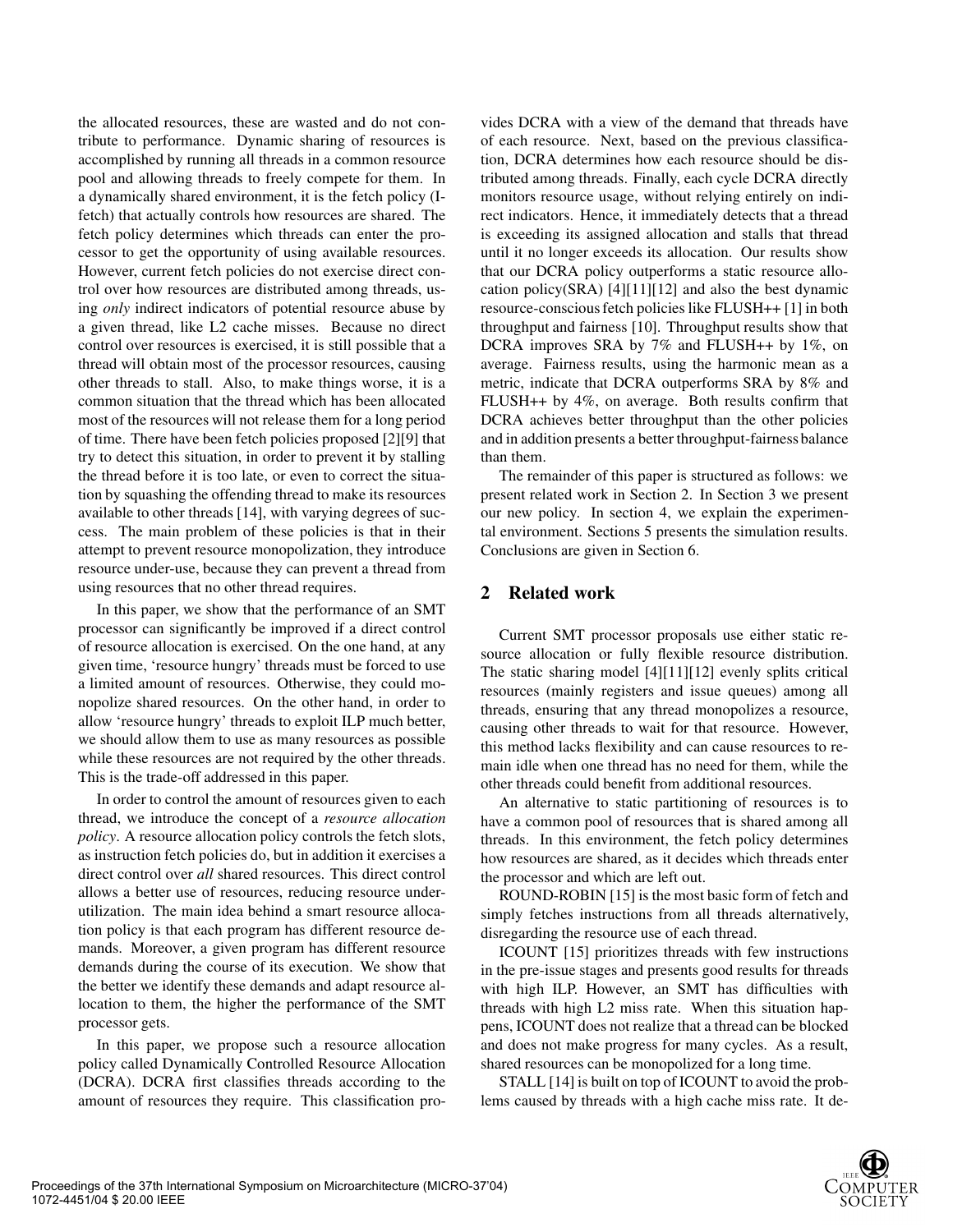

**Figure 1. Main tasks of the DCRA policy**

tects that a thread has a pending L2 miss and prevents the thread from fetching further instructions to avoid resource abuse. However, L2 miss detection already may be too late to prevent a thread from occupying most of the available resources. Furthermore, it is possible that the resources allocated to a thread are not required by any other thread, and so the thread could very well continue fetching instead of stalling, producing resource under-use.

FLUSH [14] is an extension of STALL that tries to correct the case in which an L2 miss is detected too late by deallocating all the resources of the offending thread, making them available to the other executing threads. However, it is still possible that the missing thread is being punished without reason, as the deallocated resources may not be used (or fully used) by the other threads. Furthermore, by flushing all instructions from the missing thread, a vast amount of extra fetch and power is required to redo the work for that thread.

FLUSH++ [1] based on the idea that STALL performs better than FLUSH for workloads that do not put a high pressure on resources, that is, workloads with few threads that have high L2 miss rate. Conversely, FLUSH performs better when a workload has threads that often miss in the L2 cache, and hence the pressure on the resources is high. FLUSH++ combines FLUSH and STALL: it uses cache behavior of threads to switch among FLUSH and STALL in order to provide better performance.

Data Gating (DG) [2] attempts to reduce the effects of loads missing in the L1 data cache by stalling threads on each L1 data miss. However, when a L1 miss does not cause an L2 miss there is not resource abuse. We have measured that for memory bounded threads less than 50% of L1 misses cause an L2 miss. Thus, to stall a thread every time it experiences an L1 miss may be too severe.

Predictive Data Gating (PDG) [2] and DC-PRED [9] work like STALL, that is, they prevent a thread from fetching instructions as soon as a cache miss is predicted. By using a miss predictor, they avoid detecting the cache miss too late, but they introduce yet another level of speculation in the processor and may still be saving resources that no other thread will use. Furthermore, cache misses prove to be hard to predict accurately [18], reducing the advantage of these techniques.

Recently, IBM has presented the Power5 [8] that has 2

cores where each core is a 2-context SMT. However, no information about resource assignment inside a core has been released.

Our technique, DCRA, first dynamically determines the amount of resources required by each thread and prevents threads from using more resources than they are entitled to use. We continuously monitor the processor and redistribute resources as threads change from one phase to another, or when they do not require resources that they needed before. In the following sections we describe how our mechanism determines which threads are resource-hungry, which require few resources, and the resource allocation model to distribute resources among all threads.

# **3 The DCRA policy**

To perform an efficient resource allocation, it is necessary to take into account the different execution phases of a thread. Most threads have different behavior patterns during their execution: they alternate high ILP phases and memory-bounded phases with few parallelism, and thus their resource needs change dynamically. We must take into account this varying behavior in order to allocate resources where they will be best used, and also to allocate resources where they are needed most.

Figure 1 shows a diagram of how resource allocation policies like DCRA, work. DCRA first dynamically classifies threads based on the execution phase they are in, high ILP or memory-bounded (Section 3.1.1). Next, we determine which resources are being used by each thread in the phase it is in (Section 3.1.2). After that, DCRA uses a sharing model to allocate resources to threads based on the classification previously made (Section 3.2). Finally, the sharing model also ensures that threads do not exceed their allocated resources.

Our model bases on the fact that threads without outstanding L2 misses require less resources to exploit ILP than threads with L2 misses. Figure 2 shows the average IPC as we vary the amount of resources given to SPEC 2000 benchmarks when executed in single-thread mode and the data L1 cache is perfect<sup>1</sup>. For this experiment we use  $160$ 

<sup>&</sup>lt;sup>1</sup>the average results for the FP registers and issue queue were obtained only from FP benchmarks

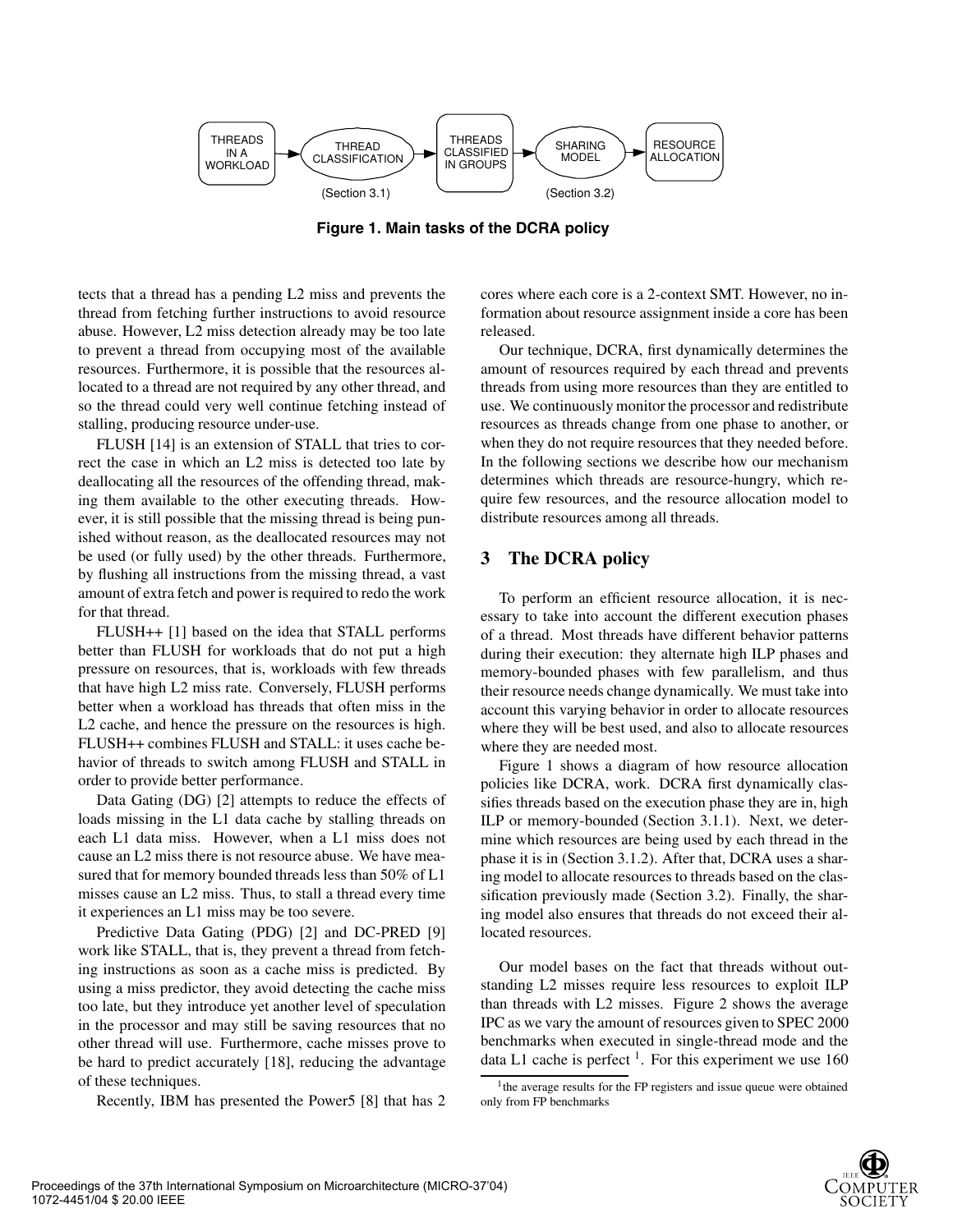

**Figure 2. Average IPC of SPEC benchmarks as we vary the amount given to them when the data L1 cache is perfect.**

rename registers, 32-entry issue queues, and the remainder parameters of our baseline configuration shown in Section 4. For example, the point 25% for the integer IQ shows the average IPC when benchmarks are allowed to use 25% of the integer IQ and all other resources. In general we see that with few resources threads run at almost the same speed than when they use all the resources of the machine (full speed). We see that only with 37.5% of resources (12 IQ entries and 60 physical registers) threads run at approximately 90% of their full speed.

Our objective is to give additional resources to memorybound threads as these resources are clearly not needed by threads without outstanding cache misses. By giving more resources to missing threads we obtain benefits as we give the out-of-order mechanism more opportunity to overlap multiple L2 misses, increasing the memory parallelism of the application without really harming the performance of the remaining threads.

## **3.1 Thread classification**

DCRA classifies threads based on how many resources they need to efficiently exploit ILP depending on the phase of the thread. Moreover, each thread is classified depending on which critical resources it actually uses and which resources it does not need. The DCRA classification is continuously re-evaluated to adapt to the changing behavior of threads. Hence, it can dynamically adapt the resource allocation to the specific needs of the running threads.

DCRA bases on the idea that resources for a thread will be allocated according to both classifications, thread phase and critical resources needed. On the one hand, threads in a memory-bounded phase with difficulties to exploit ILP will borrow resources from faster threads. On the other hand, critical resources will only be distributed among those threads which actually can use them.

#### **3.1.1 Thread phase classification**

It is important to note two points about the thread classification made by DCRA. First, we do not classify a thread for its entire lifetime: we distinguish the different phases in a thread's execution, adapting to the dynamic changes in resource requirements. Second, our policy does not need to know the exact amount of each resource that a thread needs. We only classify threads into those requiring few resources to achieve high-performance, and those with higher requirements, so that one thread group can temporarily give additional resources to the other group.

We classify threads in two groups: the  $Fast$  group, and the Slow group. We use cache behavior to determine in which group to place a thread. When a thread experiences a cache miss, it runs much slower than it could and it holds resources that will not be released for a potentially long time: until the missing load is committed, each instruction holds a reorder buffer (ROB) entry and, many of them, a physical register. Also, all instructions depending on the missing load hold an instruction queue (IQ) entry without making any progress as long as the offending load is not resolved. On the other hand, threads which do not experience cache misses are able to exploit ILP with few resources. Please, note that they still require IQ entries and physical registers, but they release these resources shortly after allocating them, so they are able to run on a reduced set of resources.

After having explored several possibilities, we classify threads based on L1 data cache misses. Threads with pending L1 data misses are classified in the slow group, because they may allocate resources for a long period of time, and threads with no pending L1 data cache misses are classified in the fast group, because they will be able to run on a rapidly cycling set of resources.

#### **3.1.2 Resource usage classification**

Given the classification described above, we could already distribute resources among threads taking into account which ones require additional resources and which ones can do with less than their equal share. However, not all threads use every available resource in the processor during their entire lifetime and assigning them resources of a type that is not required would effectively be wasting these resources. For that reason, we also classify each thread as active or inactive with regard to several processor resources. We proceed as follows: every time a thread uses a given resource, it is classified as *active* for the following Y cycles. If the thread did not use this resource after the assigned Y cycles, the thread is classified as inactive until it uses that type of resource again.

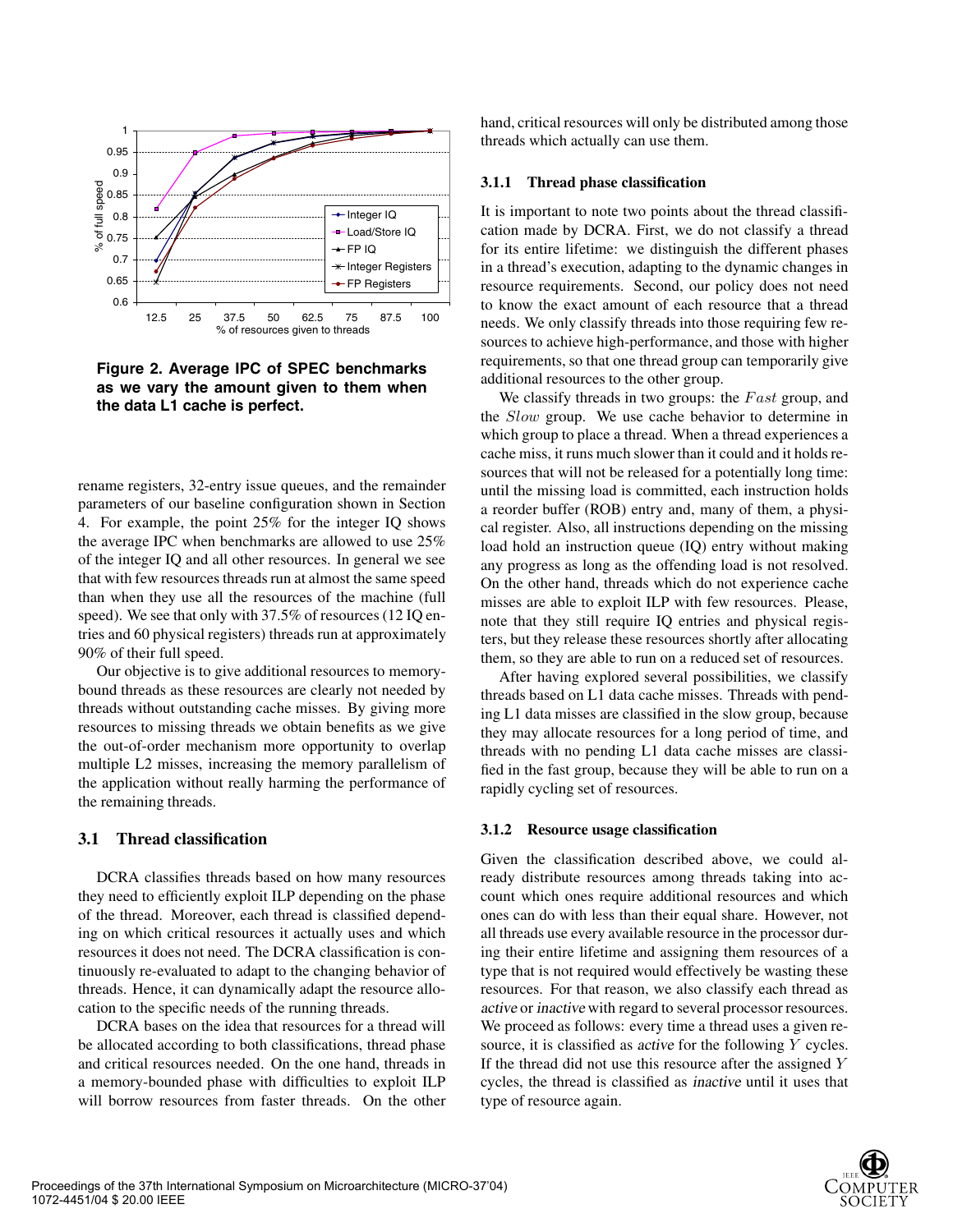If a thread is classified as inactive for a given resource, then we assume that it does not compete for the resource and its share can be evenly split among the remaining competing threads. In our setup this method is effective for the floating point resources when a thread is in an integer computation phase. In other SMT configurations using other types of resources, e.g., vector resources [3], this method would also be effective. Note that the activity classification is associated to a specific type of resource and that a thread can be active with respect to a certain resource and inactive with respect to others.

The thread phase classification and the resource usage classification are orthogonal. Hence, for each resource we have 4 possible classifications for a thread: fast-active  $(F_A)$ , fast-inactive  $(F_I)$ , slow-active  $(S_A)$ , and slow-inactive  $(S_I)$ . The main characteristics of this classification are that inactive threads  $(X_I)$  do not use their share of a given resource and that slow threads  $(S_x)$  require more resources to exploit ILP than fast threads  $(F_x)$  do.

### **3.2 The sharing model**

The sharing model determines how shared resources are distributed among threads. A key point in any sharing model is to be aware of the requirements of each group of threads: the more accurate the information, the better the sharing.

Our sharing model starts from the assumption that all threads receive an equal share of each shared resource. On average, each thread gets  $E$  entries of each resource, given in the equation (1), where  $R$  is the total number of entries of that resource and  $T$  is the number of running threads.

$$
E = \frac{R}{T} \tag{1}
$$

Next, we take into account that slow threads require more resources than fast threads. Hence, fast threads can share part of their resources with slow threads. This way, slow threads are assigned their equal share and also borrow some additional resources from those threads that can do without them. This introduces a sharing factor,  $C$ , that determines the amount of resources that fast threads give to each slow thread. The value of C depends on the number of threads: if there are few threads, then there is little pressure on resources and many resources are assigned to each thread. Hence, fast threads have more resources to lend out. We have tested several values for this sharing factor and  $C = \frac{1}{T+4}$  gives the best results for low memory latencies. With this sharing model, slow threads increase their share with the resources given to them by fast threads. Hence each of the slow threads is entitled to use at most  $E_{slow}$  entries, as shown in equation (2), where  $F$  is the number of fast threads.

$$
E_{slow} = \frac{R}{T}(1 + C \ast F) \tag{2}
$$

At this point, our sharing model takes into account which threads require more resources and which threads can give part of their share to these resource-hungry threads. However, we still do not account for the fact that not all threads use every type of resource in the processor. To account for this information, we use a separate resource allocation for each type of resource and take into account that threads which are inactive for a certain resource (those in the  $S_I$  and  $F_I$  groups) can give their entire share of that resource to the other threads. Hence, each active thread has  $E = \frac{R}{FA + SA}$ reserved entries of a resource, since inactive threads do not compete for them. Moreover, we have to consider that fast active threads also share a part of their resources with slow active threads, as determined by the sharing factor  $C$ , which we re-define as  $C = \frac{1}{FA+SA}$ . Hence, the number of entries that each slow active thread is entitled to use is re-defined as:

$$
E_{slow} = \frac{R}{F_A + S_A} (1 + C \ast F_A) \tag{3}
$$

This final model distributes resources only among active threads, those actually competing for them, and gives more resources to threads in the slow phases, taking them from the threads in high ILP phases.

| entry          | $F_A$                                      | $S_A$          | $E_{slow}$ |
|----------------|--------------------------------------------|----------------|------------|
|                | 0                                          |                | 32         |
|                |                                            |                | 24         |
|                | $\begin{matrix}0\\2\end{matrix}$           | $\overline{c}$ | 16         |
|                |                                            | $\mathbf{1}$   | 18         |
|                | 1                                          |                | 14         |
| 23456          |                                            | $\frac{2}{3}$  | 11         |
| $\overline{7}$ | $\begin{array}{c} 0 \\ 3 \\ 2 \end{array}$ |                | 14         |
| $\frac{8}{9}$  |                                            |                | 12         |
|                | 1                                          | $\frac{1}{2}$  | 10         |
| 10             | $\overline{0}$                             |                | 8          |

**Table 1.** Pre-calculated resource allocation values for a 32-entry resource on a 4-thread processor.  $F_A$  and  $S_A$  denote the number of fast and slow active threads respectively

**Example.** Assume a shared resource with 32 available entries in a processor that runs 4 threads. Table 1 shows the resource allocation of slow active threads for all cases in this example situation. In case that all threads are in a slow phase and active for that resource (table entry 10), they would receive 8 entries each. In case where 3 threads are in the fast group and 1 is in the slow group, all active for the resource (table entry 7), the slow thread would be allocated 14 entries, leaving 18 entries for the fast threads. In case where 3 threads are in the fast group  $(1 \text{ is inactive for the})$ resource and 2 are active), and 1 is in the slow group (table entry 4), the slow thread would be allocated 18 entries, and the fast active threads would be left with 14 entries. The

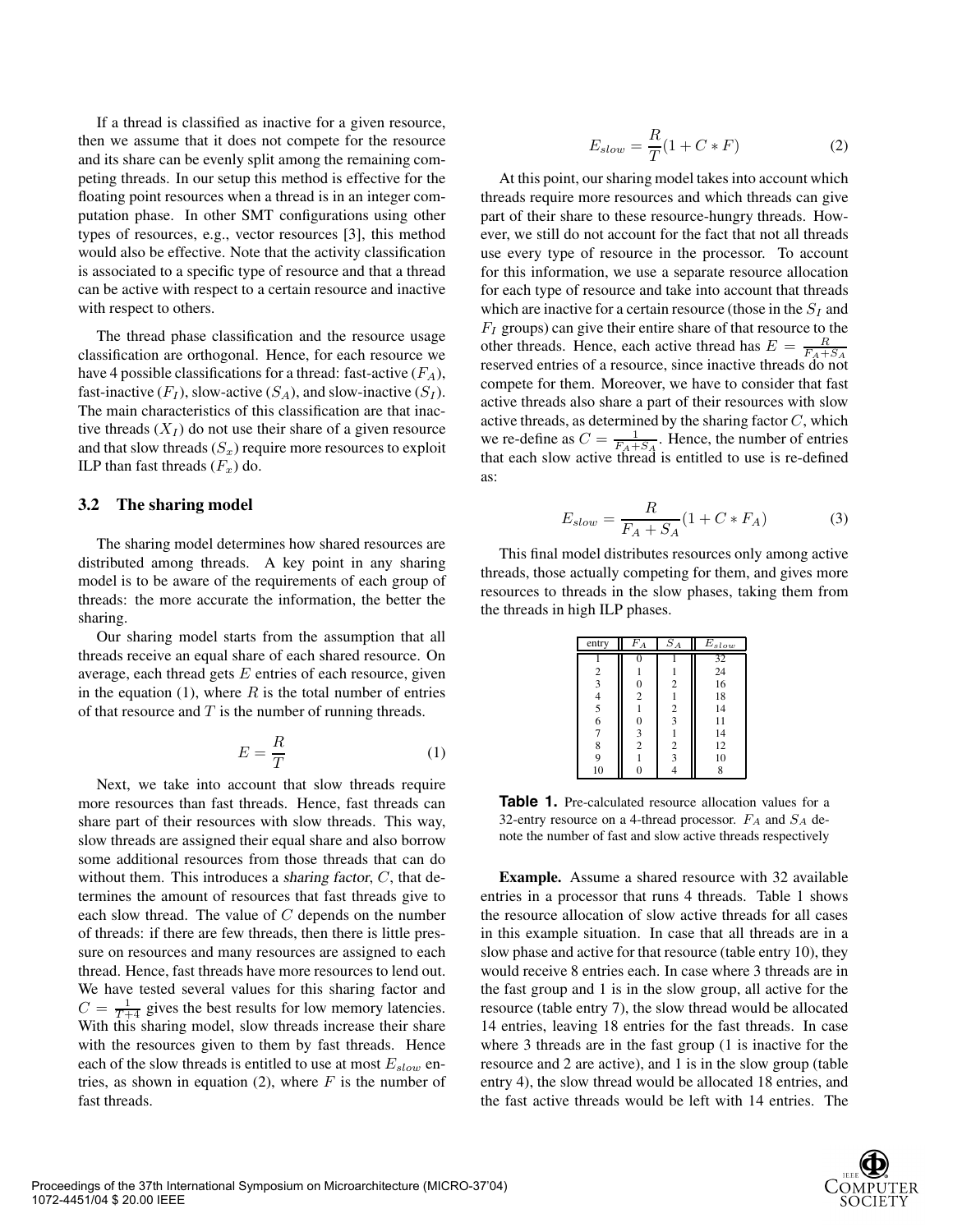inactive fast thread does not allocate any entries for this resource. The other entries are computed in the same way.

# **3.3 Resource allocation policies vs. Instruction fetch policies**

The main differences between a dynamic allocation policies, like DCRA, and an I-fetch policy are the following: the *input information* involved and the *response action*.

- The input information is the information used by the policy to make decisions about resource assignment. Usually, this information consists of indirect indicators of resource use, like L1 data misses or L2 data misses.
- The response action is the behavior of a policy to control threads. For example, this response action could be to stall the fetch of a thread.

I-fetch policies just control the fetch bandwidth. All Ifetch policies we have seen, except ICOUNT and ROUND-ROBIN, stall the fetch of threads. FLUSH, in addition, squashes all instructions of the offending thread after a missing load. As input information, I-fetch policies use indirect indicators, like L1 misses or L2 misses, as we have seen in the Related Work Section.

Allocation policies control fetch bandwidth, as I-fetch policies do. As shown in [15], the fetch bandwidth is a key parameter for SMT processors. Hence, control of this resource is essential. In addition, an allocation policies controls *all* shared resources in an SMT processor, since the monopolization of any of these resources causes a stall of the entire pipeline. As input information, allocation policies uses indirect indicators and, in addition, information about the demand and availability of resources. The more accurate the information, the better the resource allocation.

The key point is that I-fetch policies are not aware of the resource needs of threads. They just assume that resource abuse happens when an indirect indicator is activated. That is, indicators are perceived as abuse indicators and, as a consequence, when any of them is activated, the I-fetch policy immediately stalls or flushes a thread. An allocation policy perceives indirect indicators as information on resource demand. As a consequence, it does not immediately take measures on threads with high resource demands. Instead, it computes the overall demand as well as the availability of resources. Then it splits shared resources and fetch bandwidth between threads based on this information. Notice that the objective of our policy is to help, *if possible*, threads in slow phases, i.e., those threads experiencing cache misses. In contrast, previously proposed fetch policies proceed the other way around by stalling/flushing those threads experiencing cache misses.

Other important information to take into account is the number of running threads, because this number determines the pressure on resources. The higher the number of threads, the higher the pressure. Current I-fetch policies do not take this information into account and, as a result, the response action they take may be inadequate. Allocation policies use this information when sharing resources between threads and hence the resource allocation complies with the demand for resources.

### **3.4 Implementation of the allocation policy**

Figure 3 shows the processor modifications required for a possible implementation of our dynamic allocation policy. The modifications focus on two main points:

First, DCRA requires 8 counters per thread (7 resource usage counters and one additional counter to track pending L1 data misses). Like ICOUNT, DCRA tracks the number of instructions in the IQs, but distinguishing each of the three IQ types: integer, fp, and load/store. DCRA also tracks physical registers (integer and fp) and hence 2 more counters are required. As shown below, these two counters are incremented in the decode stage and decremented when the instructions commit. Hence, DCRA does not affect the register file design. To detect inactive threads we maintain an *activity* counter for each floating point resource: fp issue queue and fp physical registers. Finally, like DG and PDG, DCRA keeps track of L1 data misses. The additional complexity required to introduce these counters depends on the particular implementation, but we do not expect it to be more complex than other hardware counters already present in most architectures. Resource usage counters are incremented in the decode stage (indicated by *(1)* in Figure 3). Issue queue usage counters are decremented when instructions are issued for execution (2). Register usage counters are decremented when the instruction commits (3), hence the file register is left unchanged. Pending cache miss counters are incremented when new misses are detected (4), and decremented when misses are serviced (5). The activity counter is initialized to  $256<sup>2</sup>$ . This counter is decremented each cycle if the thread does not allocate new entries of that type of resource, and reset to 256 if the thread requires that resource (6). If the counter reaches zero, we classify the thread as inactive for that resource.

Second, concerning the sharing model, DCRA also needs simple control logic to implement this. This logic provides fixed, pre-computed calculations and hence it does not need write logic. Each cycle the sharing model checks that the number of allocated entries of slow active threads does not exceed the number that has been assigned to them. If such a thread allocates more resources, it is fetch-stalled

<sup>&</sup>lt;sup>2</sup>We use several values for this parameter ranging from  $64$  to  $8192$  and this value gives the best overall results.

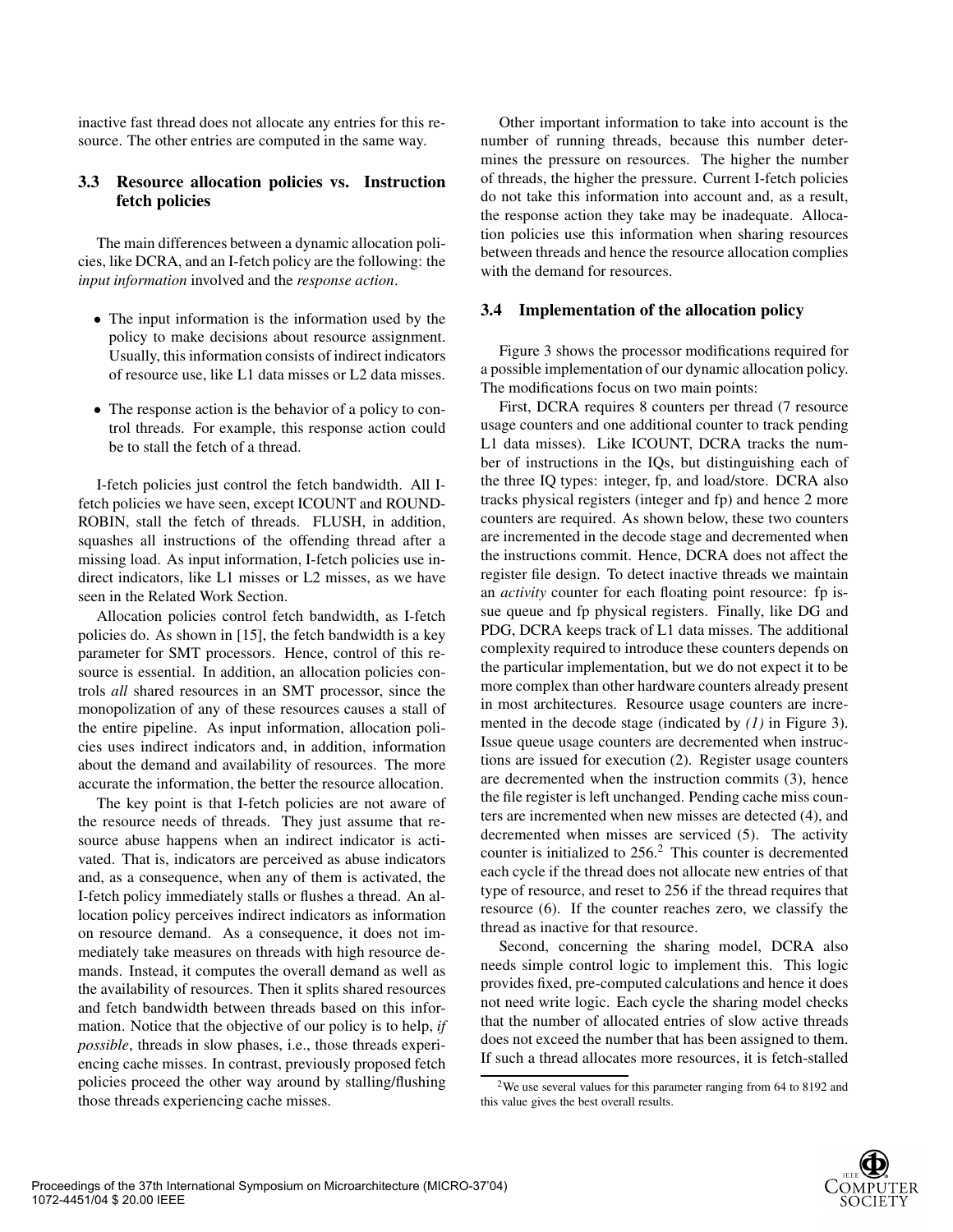

**Figure 3. Possible implementation of our dynamic allocation policy**

until it releases some of the allocated resources. Otherwise, it is allowed to enter the fetch stage and compete for resources. Recall that the fast-active threads are left unrestricted, being allowed to allocate as many resources as the  $S_A$  threads leave them, and the inactive threads are not allocating any entry for that resource.

The sharing model may be implemented in two ways:

- Using a combinational circuit implementing Formula 3 (the final resource allocation equation). The circuit receives as inputs the number of threads in each active group  $(F_A, S_A)$ , 6 bits in case of a 4-context SMT. It provides the number of entries that each  $S_A$  threads is entitled to allocate.
- Alternatively, the sharing model could also be implemented with a direct-mapped, read-only table indexed with the number of  $S_A$  and  $F_A$  threads. For a 4-context processor, this table would have 10 entries. Changing the sharing model would be as easy as loading new values in this table. This is convenient, for example, when the memory latency changes.

Notice that we need two different circuits: one for the IQs and one for the registers.

# **4 Methodology**

To evaluate the performance of the different policies, we use a trace driven SMT simulator derived from SMT-SIM [16]. The simulator consists of our own trace driven front-end and an improved version of SMTSIM's back-end. The simulator allows executing wrong path instructions by using a separate basic block dictionary that contains all static instructions. Table 2 shows the main parameters of the simulated processor. This processor configuration represents a standard and fair configuration according to stateof-the-art papers in SMT.

We have fixed the number of physical register instead of the number of rename register. We use a register file of 320 physical registers, which means that we have  $160 = 320 (32 \times 4)$  rename registers when 4 threads are run, 224 when there are 3 threads, and 256 when there are 2 threads. On the other hand, in order to take into account timing effects of the register file, we assume two-cycle accesses.

| Processor Configuration                |                                    |  |  |
|----------------------------------------|------------------------------------|--|--|
| Pipeline depth                         | 12 stages                          |  |  |
| Fetch/Issue/Commit Width               | 8                                  |  |  |
| <b>Queues Entries</b>                  | 80 int, 80 fp, 80 ld/st            |  |  |
| <b>Execution Units</b>                 | $6$ int, $3$ fp, $4$ ld/st         |  |  |
| <b>Physical Registers</b>              | 352                                |  |  |
| (shared)ROB size                       | 512 entries                        |  |  |
| <b>Branch Prediction Configuration</b> |                                    |  |  |
| <b>Branch Predictor</b>                | 16K entries gshare                 |  |  |
| <b>Branch Target Buffer</b>            | 256-entry, 4-way associative       |  |  |
| RAS                                    | 256 entries                        |  |  |
| <b>Memory Configuration</b>            |                                    |  |  |
| Icache, Dcache                         | 64 Kbytes, 2-way, 8-bank, 64-byte  |  |  |
|                                        | lines, 1 cycle access              |  |  |
| L <sub>2</sub> cache                   | 512 Kbytes, 8-way, 8-bank, 64-byte |  |  |
|                                        | lines, 20 cycle access             |  |  |
| Main memory latency                    | 300 cycles                         |  |  |
| TLB miss penalty                       | 160 cycles                         |  |  |

**Table 2. Baseline configuration**

Traces of the benchmarks are collected of the most representative 300 million instruction segment, following an idea presented in [13]. We use all programs from the SPEC2000 integer and fp benchmark suite. Each program is executed using the reference input set and compiled with the −O2−non shared options using DEC Alpha AXP-21264 C/C++ compiler. Programs are divided into two groups based on their cache behavior (see Table 3): those with an

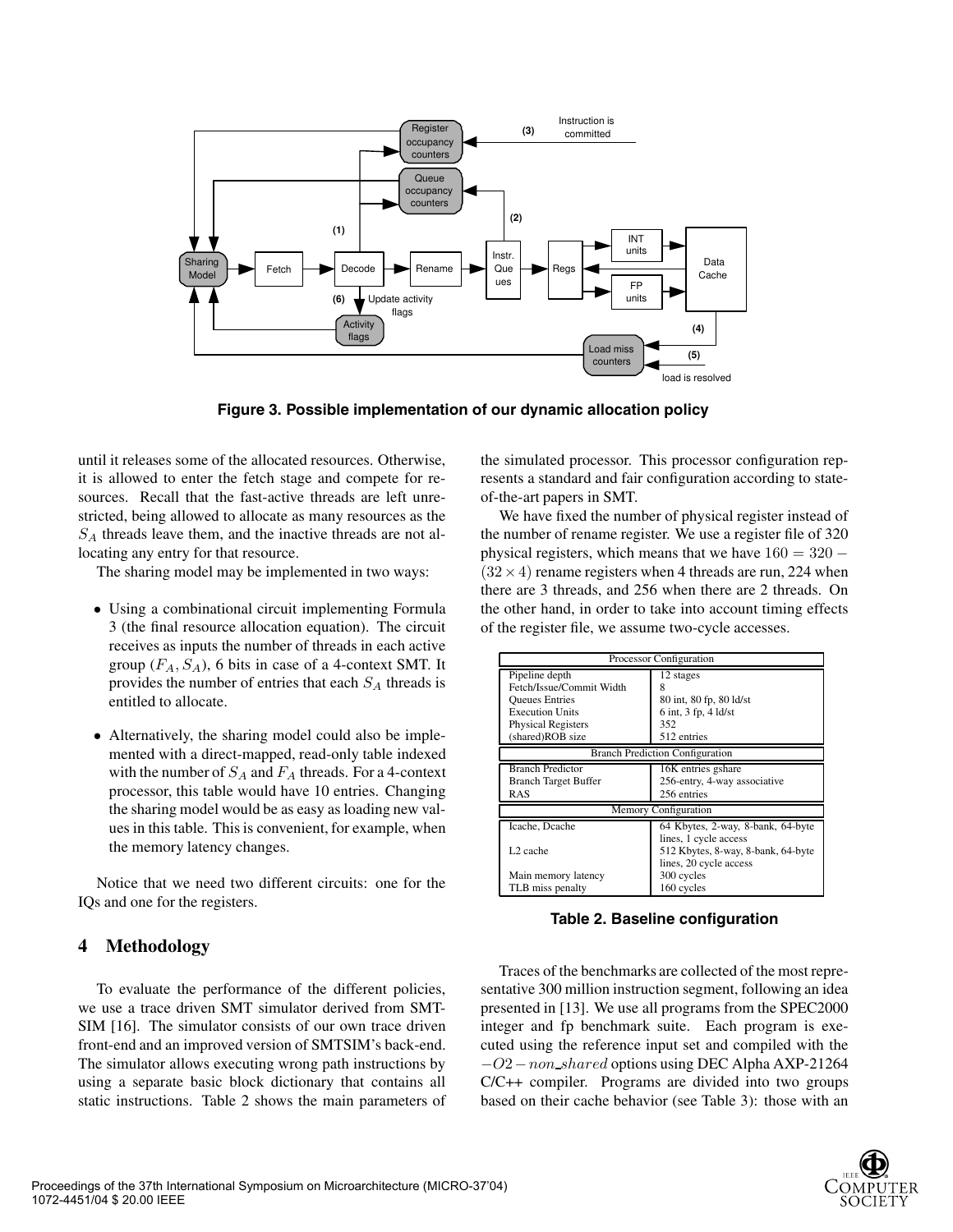| $#$ of  | Thread     | Workload                | Workload                 | Workload                    | Workload                 |
|---------|------------|-------------------------|--------------------------|-----------------------------|--------------------------|
| threads | type       | group 1                 | group 2                  | group 3                     | group 4                  |
|         | ILP        | gzip, bzip2             | wupwise, gcc             | fma3d, mesa                 | apsi, gcc                |
|         | MIX        | gzip, twolf             | wupwise, twolf           | lucas, crafty               | equake, bzip2            |
|         | <b>MEM</b> | mcf, twolf              | art, vpr                 | art, twolf                  | swim, mcf                |
|         | ILP        | gcc, eon, gap           | gcc, apsi, gzip          | crafty, perl, wupwise       | mesa, vortex, fma3d      |
|         | <b>MIX</b> | twolf, eon, vortex      | lucas, gap, apsi         | equake, perl, gcc           | mcf, apsi, fma3d         |
|         | MEM        | mcf, twolf, vpr         | swim, twolf, equake      | art, twolf, lucas           | equake, vpr, swim        |
|         | ILP        | gzip, bzip2, eon, gcc   | mesa, gzip, fma3d, bzip2 | crafty, fma3d, apsi, vortex | apsi, gap, wupwise, perl |
|         | MIX        | gzip, twolf, bzip2, mcf | mcf, mesa, lucas, gzip   | art, gap, twolf, crafty     | swim, fma3d, vpr, bzip2  |
|         | MEM        | mcf, twolf, vpr, parser | art, twolf, equake, mcf  | equake, parser, mcf, lucas  | art, mcf, vpr, swim      |

**Table 4. Workload classification based on cache behavior of threads.**

| Benchmark       | Benchmark                | L <sub>2</sub> cache |  |  |
|-----------------|--------------------------|----------------------|--|--|
| type            | name                     | miss rate            |  |  |
|                 | mcf                      | 29.6                 |  |  |
| <b>INTEGER</b>  | twolf                    | 2.9                  |  |  |
|                 | vpr                      | 1.9                  |  |  |
|                 | parser                   | 1.0                  |  |  |
|                 | art.                     | 18.6                 |  |  |
| FP              | swim                     | 11.4                 |  |  |
|                 | lucas                    | 7.47                 |  |  |
|                 | equake                   | 4.72                 |  |  |
| (a) MEM threads |                          |                      |  |  |
|                 |                          |                      |  |  |
| Benchmark       | Benchmark                | L <sub>2</sub> cache |  |  |
| type            | name                     | miss rate            |  |  |
|                 | gap                      | 0.7                  |  |  |
|                 | vortex                   | 0.3                  |  |  |
|                 | gcc                      | 0.3                  |  |  |
|                 |                          |                      |  |  |
| <b>INTEGER</b>  | perl                     | 0.1                  |  |  |
|                 | bzip2                    | 0.1                  |  |  |
|                 | crafty                   | 0.1                  |  |  |
|                 | gzip                     | 0.1                  |  |  |
|                 | eon                      | 0.0                  |  |  |
|                 | apsi                     | 0.9                  |  |  |
| FP              | wupwise                  | $_{0.9}$             |  |  |
|                 | mesa                     | 0.1                  |  |  |
|                 | fma3d<br>(b) ILP threads | 0.0                  |  |  |

**Table 3. Cache behavior of each benchmark**

L2 cache miss rate higher than 1% are considered memory bounded (MEM). The others are considered ILP. It is vital to differentiate among program types and program phases. The program type concerns the L2 miss rate. Obviously, a MEM program experiences many slow phases, more than an ILP program. However, ILP programs also experience slow phases and MEM programs fast phases.

The properties of a workload depend on the number of threads in that workload and the memory behavior of those threads. In order to make a fair comparison of our policy, we distinguish three types of workloads: ILP, MEM, and MIX. ILP workloads contain only high ILP threads, MEM workloads contain only memory-bounded threads (threads with a high L2 miss rate), and MIX workloads contain a mixture of both. We consider workloads with 2, 3, and 4 threads. We do not include workloads with more than 4 threads because several studies [5, 6, 16] have shown that for workloads with more than 4 contexts, performance saturates or even degrades. This situation is counter productive because cache and branch predictor conflicts counteract the

additional ILP provided by the additional threads.

A complete study of all benchmarks is not feasible due to excessive simulation time: all possible combinations of 2, 3 and 4 benchmarks give more than 10,000 workloads. We have used the workloads shown in Table 4. Each workload is identified by 2 parameters: the number of threads it contains and the type of these threads (ILP, MIX, or MEM). Hence, we have 9 workload types. As can be seen in Table 4, we have built 4 different groups for each workload type in order to avoid that our results are biased toward a specific set of threads. Benchmarks in each group have been selected randomly. In the result section, we show the average results of the four groups, e.g., the MEM2 result is the mean of the mcf+twolf, art+vpr, art+twolf, and swim+mcf workloads.

# **5 Performance evaluation**

We compare our DCRA policy with some of the best fetch policies currently published: ICOUNT [15], STALL[14], FLUSH[14], FLUSH++[1], DG[2] and PDG[2]. Our results show that for the setups examined in this paper, FLUSH++ outperforms both STALL and FLUSH, and DG outperforms PDG. Hence, for brevity, we only show the results for ICOUNT, FLUSH++, and DG. We also compare DCRA with a static resource allocation that evenly distributes resources among threads.

Several performance metrics have been proposed for SMT processors. Some of these metrics try to balance throughput and fairness [10]. We use separate metrics for the raw execution performance and for execution fairness. For performance, we measure IPC throughput, the sum of the IPC values of all running threads, as it measures how effectively resources are being used. However, increasing IPC throughput is only a matter of assigning more resources to the faster threads and hence measuring fairness becomes imperative. We measure fairness using the  $Hmean$  metric proposed in [10], as it has been shown that it offers better fairness-throughput balance than  $Weighted Speedup$  [14]. Hmean measures the harmonic mean of the IPC speedup (or slowdown) of each separate thread, exposing artificial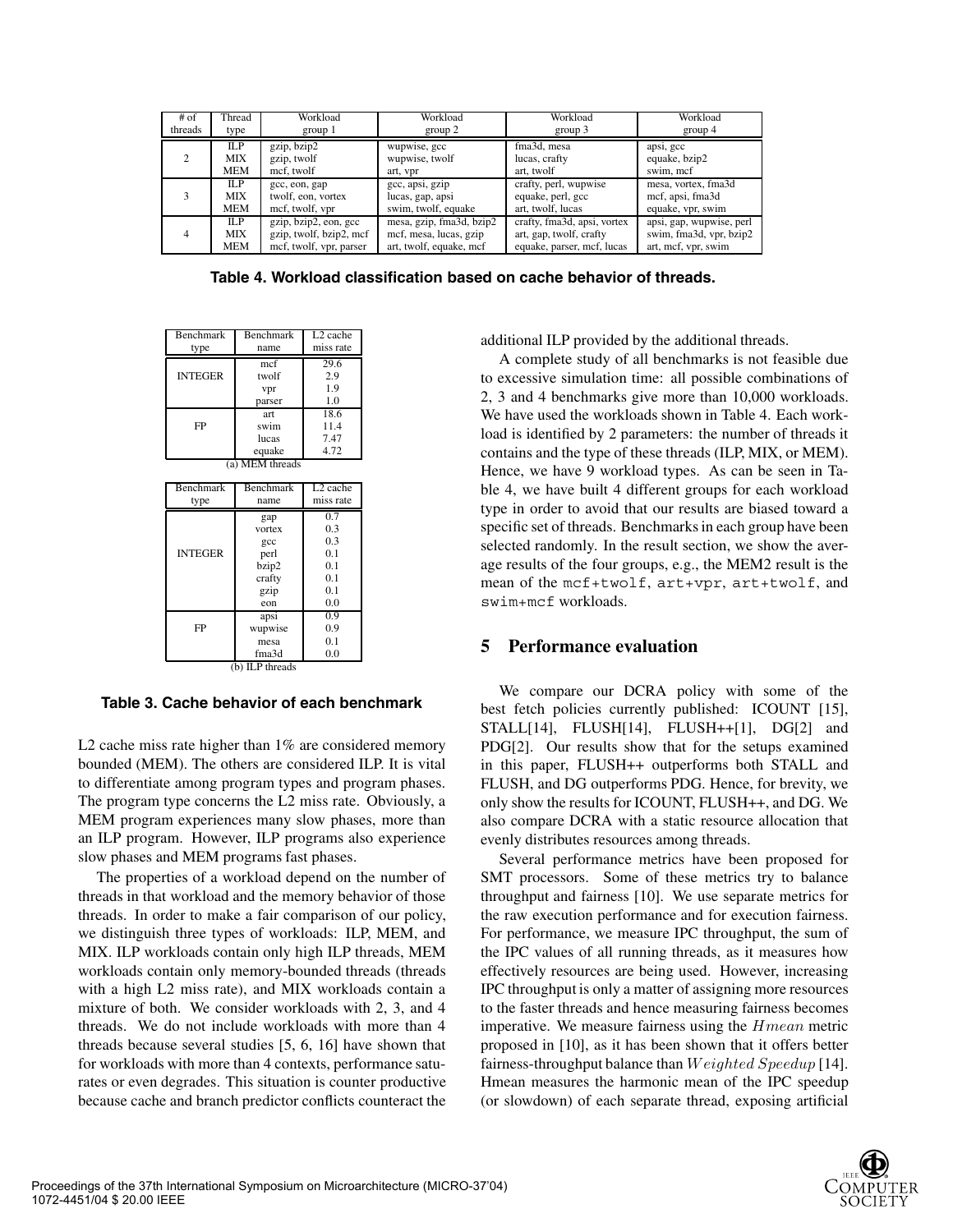throughput improvements achieved by providing resources to the faster threads.

### **5.1 Dynamic vs. static allocation**

In this section, we compare DCRA with a static model in which each thread is entitled to use an equal share of resources. A recent study [12] quantifies the impact of partitioning the IQs and other shared resources in an SMT processor. Regarding the IQs, the authors reach two important conclusions. First, moving from a fully shared IQ to a evenly divided IQ has a negligible impact on performance. Second, they conclude that it is quite challenging to obtain significant benefits from a non-uniform IQ allocation.

We agree that a non-uniform allocation of the IQs does not provide significant benefits, but only if this is done without considering dynamic program behavior. That is, if this is done in a fixed way for the entire execution of the program. However, our dynamic sharing model provides a non-uniform issue queue allocation, where resource allocation varies with program phases (programs with temporarily more resource requirements are entitled to use some resources of threads with lower requirements) and where threads not using a resource give their share to the other threads.





Figure 4 shows the improvement of our dynamic model over the static one. We observe that our dynamic model outperforms the static model for all workloads: 7% in throughput and 8% in fairness, on average.

We also observe that the improvements of the dynamic over the static model are higher for the MIX workloads. In order to provide more insight in this issue, Table 5 shows how often threads in 2-thread workloads are either in the same phase or in different phases. The key point is that DCRA is more effective than SRA when threads are in different phases, the most common case for the MIX work-

| <b>WORKLOAD</b><br><b>TYPE</b> | <b>SLOW - SLOW</b> | <b>FAST-SLOW</b><br><b>SLOW-FAST</b> | <b>FAST - FAST</b> |
|--------------------------------|--------------------|--------------------------------------|--------------------|
| II.P                           | 7.8                | 41.4                                 | 50.8               |
| <b>MIX</b>                     | 25.6               | 63.2                                 | 11.2               |
| MEM                            | 85.0               | 14.7                                 | 0.3                |





**Figure 5. Throughput/Hmean improvement of DCRA over ICOUNT, FLUSH++, and DG.**

loads (63% of the time). For ILP and MEM workloads, this situation is not so common, see Table 5. However, DCRA also is efficient for ILP and MEM workloads because it also classifies threads according to resource usage.

### **5.2 DCRA vs. I-fetch policies**

In this subsection, we compare the DCRA policy with ICOUNT, FLUSH++, and DG.

Figure 5(a) shows the IPC throughput achieved by DCRA and the other fetch policies. We observe that DCRA achieves higher throughput than any of the other fetch policies for all workloads, except for FLUSH++ in the MEM

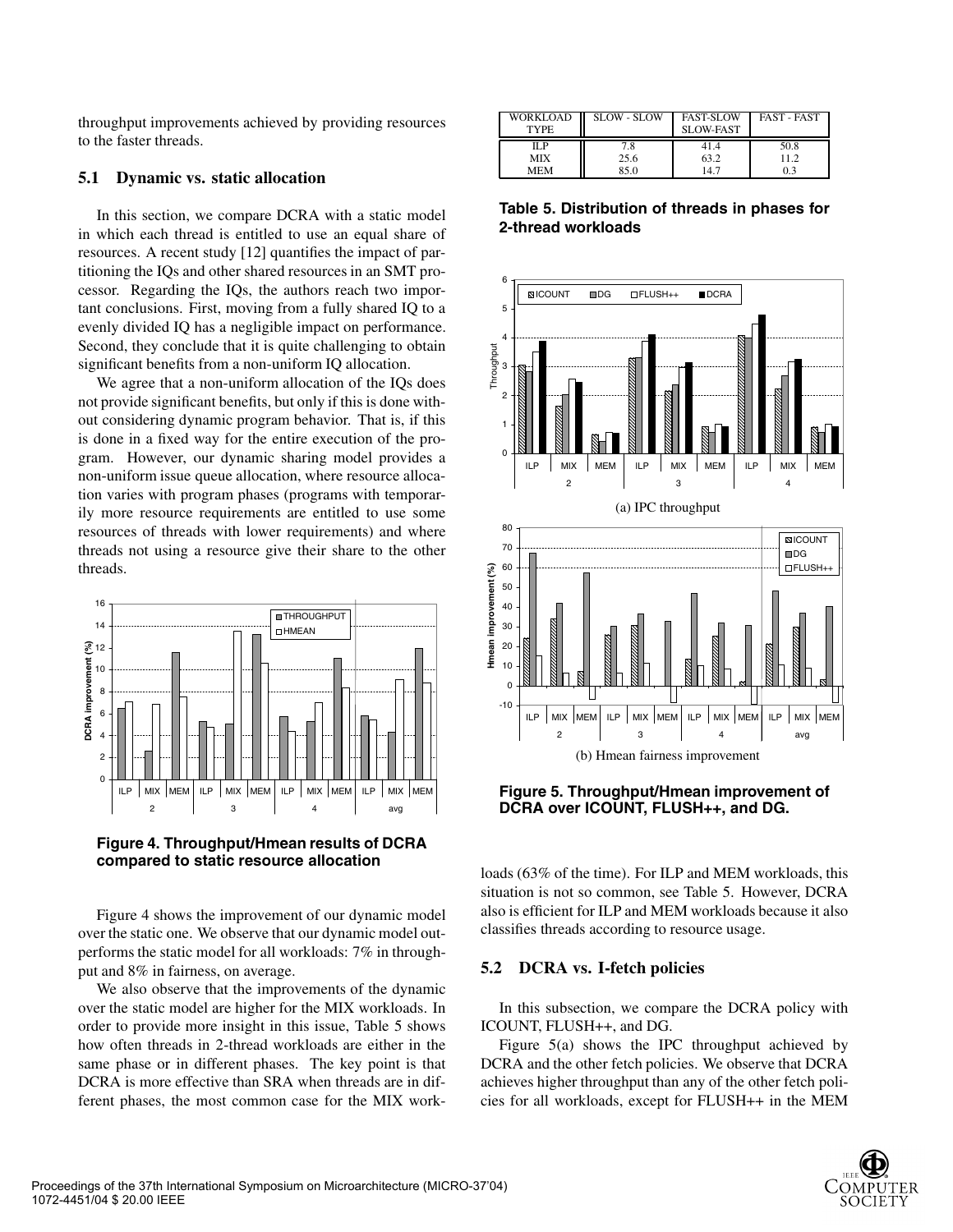workloads. The advantage of FLUSH++ over DCRA is due to the fact that for the MEM workloads, especially for the 4-MEM workloads, there is an overpressure on resources: there is almost no throughput increase when going from the 3-MEM workloads to the 4-MEM workloads. As a consequence of this high pressure on resources, it is preferable to free resources after a missing load than try to help a thread experiencing cache misses. On average, DCRA improves ICOUNT by 24%, DG by 30%, and FLUSH++ by 1%.

Regarding Hmean results, shown in Figure 5(b), DCRA improves all other policies. On average, DCRA improves FLUSH++ by 4%, ICOUNT by 18% and DG by 41%. Again, the FLUSH++ policy performs better than DCRA in the MEM workloads, for the same reasons described above.

However, the slight performance advantage of FLUSH++ over DCRA in the MEM workloads comes at a high cost: every time a thread is flushed to reclaim its resources for the other threads, instructions from the offending thread must be fetched, decoded, renamed, and even sometimes executed again. We have measured this overhead, and for 300 cycles of memory latency, FLUSH++ fetches  $108\%$  more instructions than DCRA. That is a  $2X$ increase in activity for the processor's front-end.

The advantage of DCRA over the other resourceconscious fetch policies is that it allows the memory-bound thread to continue executing instructions with an increased -but limited- resource share. This increased resource assignment allows the thread to launch more load operations before stalling due to resource abuse, and increases the memory parallelism of memory-bound applications while high ILP ones do not suffer much (as shown in Figure 2). We have measured the increase in the number of overlapping L2 misses while using DCRA compared to using FLUSH++, and we have found an average increase of 18% in the memory parallelism of the workloads (22% increase in ILP workloads, 32% in MIX workloads, and 0.5% in MEM workloads).

Further analysis of the MEM workloads shows that DCRA is adversely affected by degenerate cases like mcf. Our results show a 31% increase in the number of overlapping misses for mcf, however, this increase is hardly visible in the overall processor performance due to the extremely low baseline performance, and comes at the expense of slightly decreased performance of other threads. That explains why FLUSH++ handles mcf better than DCRA, giving it the advantage in MEM workloads. Future work will try to detect these degenerate cases in which assigning more resources to a thread does not contribute at all to increased overall results or results in overall performance degradation.

### **5.3 Sensitivity to resources**

In this section, we show how the improvement of DCRA over other alternatives depends on the amount in resources of the processor. It seems obvious that if we increase the amount of resources, sharing them among threads should be an easier task, as we diminish the risk that threads starve for lack of resources. However, we show that long latency events (such as L2 cache misses) can still cause resource monopolization by a single thread, regardless of the amount of resources available.

### **Register file**

Figure 6 shows the average performance improvement of DCRA over ICOUNT, FLUSH++, DG, and SRA, as we change the number of physical registers from 320 to 384 entries. For this experiment, we have used 80-entry queues and a memory latency of 300 cycles.



**Figure 6. Hmean improvement of DCRA over other mechanisms as we change the register pool size.**

We see that as we increase resources, the performance advantage of DCRA over SRA and ICOUNT diminishes since each thread receives more resources and the possibilities for starvation are reduced.

Regarding DG, we observe that as we increase the amount of resources, the advantage of DCRA also increases. This is caused by the fact that as we increase the size of the register pool, stalling threads on every L1 miss leads to a higher resource under-use. The comparison with FLUSH++ indicates a similar result: the objective of FLUSH++ is to make resources available to other threads after a missing load. While these deallocated resources may be necessary when there are few register, they become less important when the amount of resources is increased. We conclude that as we increase the register file size, the

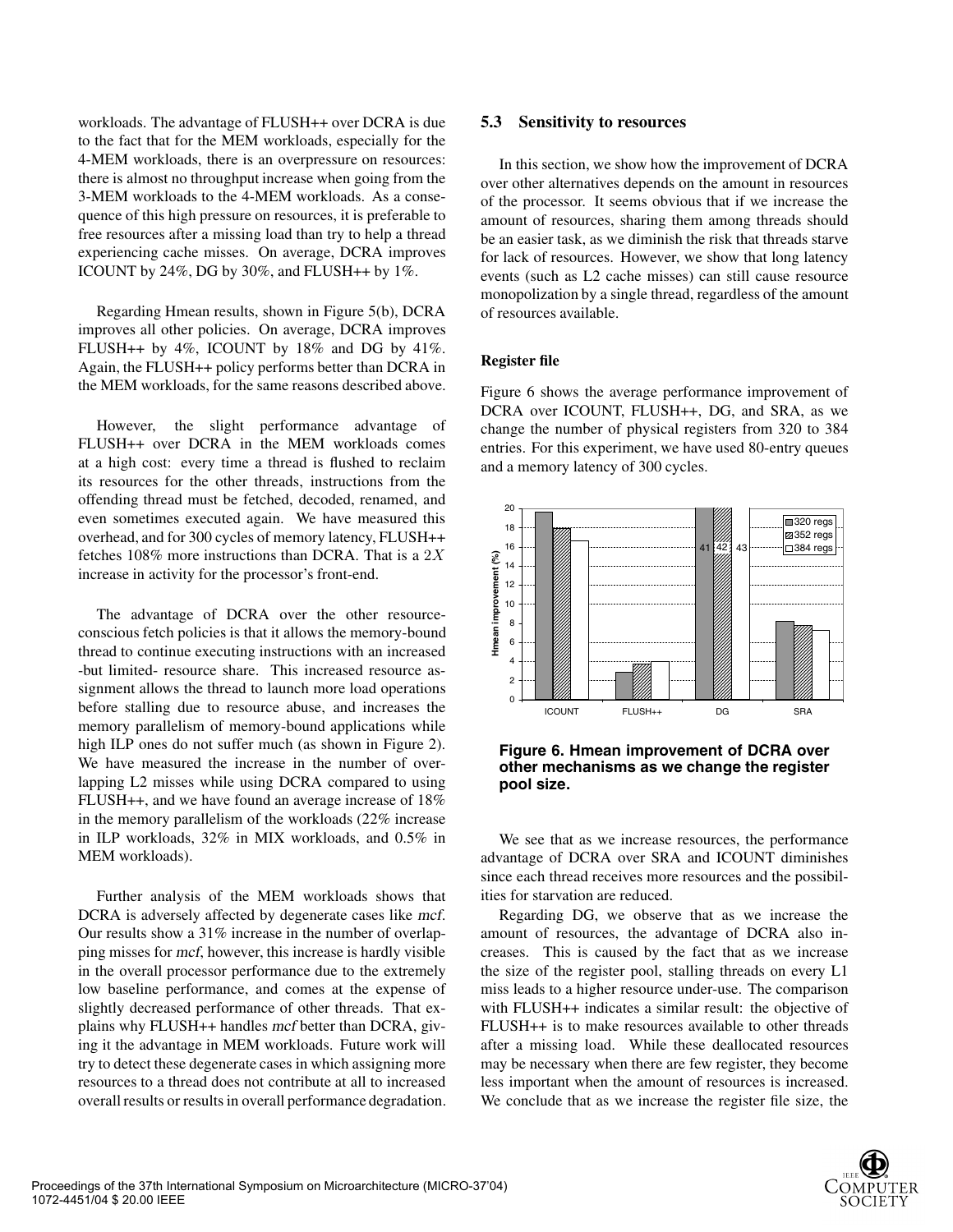amount of resource under-use introduced by FLUSH++ also increases, making DCRA a better option.

We also performed a similar analysis varying the size of the Instruction Queues, and obtained very similar results and conclusions. These are not shown due to lack of space.

### **Memory latency**

As we have seen in this paper, memory-bounded threads require many resources to exploit ILP and will not release them for a long time. We now examine how the memory latency has an impact on the performance of DCRA and the other policies considered.

Figure 7 shows the average performance improvement of DCRA over the other policies as we change the change the memory latency from 100 to 300, and 500 cycles and the L2 latency from 10 to 20, and 25 cycles. For this experiment, we use 352 physical registers and 80-entry queues. Note that as latency increases we must be less aggressive sharing resources to SLOW threads as they retain these resources for longer time. In order to take into account this fact we use a different sharing factor, C, for each latency. For the 100 cycle latency the best results are obtained when  $C = 1/T$ . For a latency of 300 cycles when C=1/(T+4). Finally for the 500-cycle latency we use a sharing factor  $C = 0$  for the IQs and  $C = 1/(T + 4)$  for the registers.



**Figure 7. Hmean improvement of DCRA over fetch policies and SRA as we change the memory latency.**

We observe that both DCRA and SRA suffer a similar penalty as the memory latency increases, but that both policies are still safe against the problem of resource monopolization. However, DCRA slightly increases its performance advantage due to its ability to dynamically move resources from threads which can do without them to threads which really can put them to use.

The results for ICOUNT show that it suffers a high performance penalty as the memory latency increases, as it is the only policy that does not take into account the memory behavior of threads. With increasing memory latencies, the problem of resource monopolization becomes even more severe, as the resources will not be available to others for even longer periods of time.

DCRA also improves its performance compared to DG when the memory latency increases. FLUSH++ is the only policy which reduces the performance advantage of DCRA as the latency increases. Given that FLUSH++ actually deallocates the resources of a thread missing in L2 and makes them available again to the remaining threads, it is able to use resources more effectively as they are allocated on-demand. The threads which did not miss in cache can use all the processor resources to exploit ILP. As much as DCRA prevents resource monopolization, the resources allocated by a missing thread are still not available to the other threads.

However, as we mentioned before, this increased flexibility in resource allocation comes at the cost of significant increases in the front-end activity. Instructions from the flushed thread have to be fetched, decoded, renamed, and in some cases re-executed after the missing load is resolved. Our measurements indicate a 108% increase in front-end activity for 300 cycles of memory latency, and a 118% increase for 500 cycles. If we account for the  $2X$  increase in front-end activity and the negative effect of degenerate cases like mcf on DCRA performance (which we expect to fix in future work), we believe that DCRA offers a better alternative than FLUSH++.

From these results, we conclude that DCRA offers improved throughput and fairness balance for moderately sized processors. Moreover, as we increase the amount of available resources and the memory latency, which is currently happening in high performance processors, the importance of correctly managing resources increases, making DCRA an even better alternative for future SMT designs.

# **6 Conclusions**

The design target of an SMT processor determines how shared resources should be shared. If a fair treatment of all threads is required, then a static partitioning of resources is an attractive design choice. If IPC throughput is to be valued above all else, a dynamic partitioning of resources where all threads compete for a pool of shared resources is required. Current dynamically partitioned designs depend on the fetch policy for resource allocation. However, the fetch policy does not directly control how many resources are allocated to a thread and current policies can cause both resource monopolization and resource under-use, obtaining less than optimal performance.

We have proposed to use a direct resource allocation policy, instead of fully relying on the fetch policy to determine